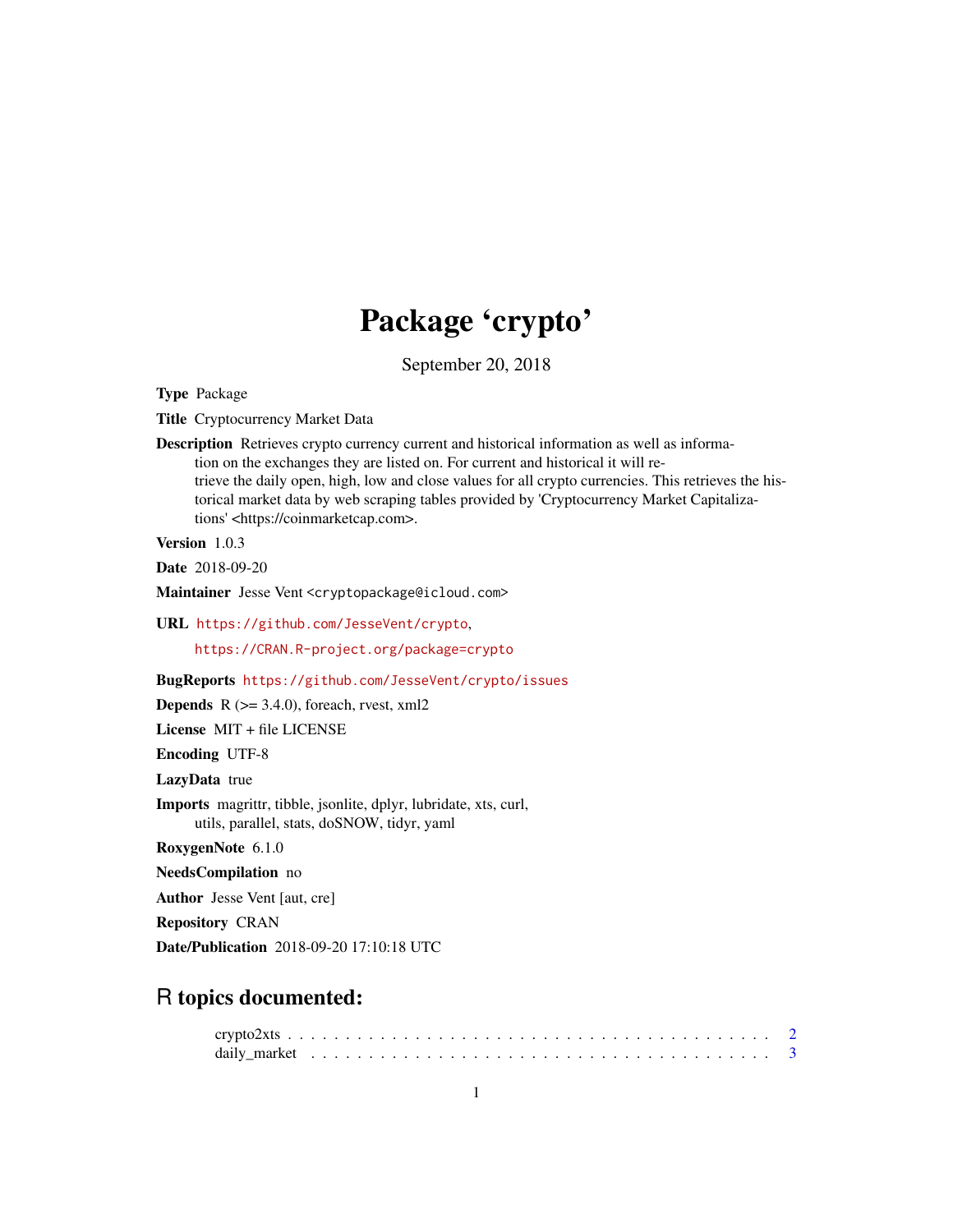#### <span id="page-1-0"></span>2 crypto2xts

|       | $listCoins$ 8 |  |
|-------|---------------|--|
|       |               |  |
|       |               |  |
|       |               |  |
|       |               |  |
| Index |               |  |

crypto2xts *crypto2xts*

#### Description

Converts the getCoins() dataframe into an xts object. Provide frequency to summarise into specific time periods.

#### Usage

crypto2xts(df, frequency = NULL) crypto\_xts(df, frequency = NULL)

#### Arguments

| df        | data.frame from getCoins()  |
|-----------|-----------------------------|
| frequency | string ?round_date for help |

#### Value

xts

#### Note

Each value in frequency <- c('second', 'minute','hour', 'day', 'week', 'month', 'year') can have an integer in front of it to retrieve the expressed time period. i.e. 3month

```
## Not run:
You can lookup additional frequencies at \code{?round_date}
from the lubridate package.
   crypto2xts(df, '.5s')
   crypto2xts(df, 'sec')
   crypto2xts(df, 'second')
  crypto2xts(df, 'minute')
```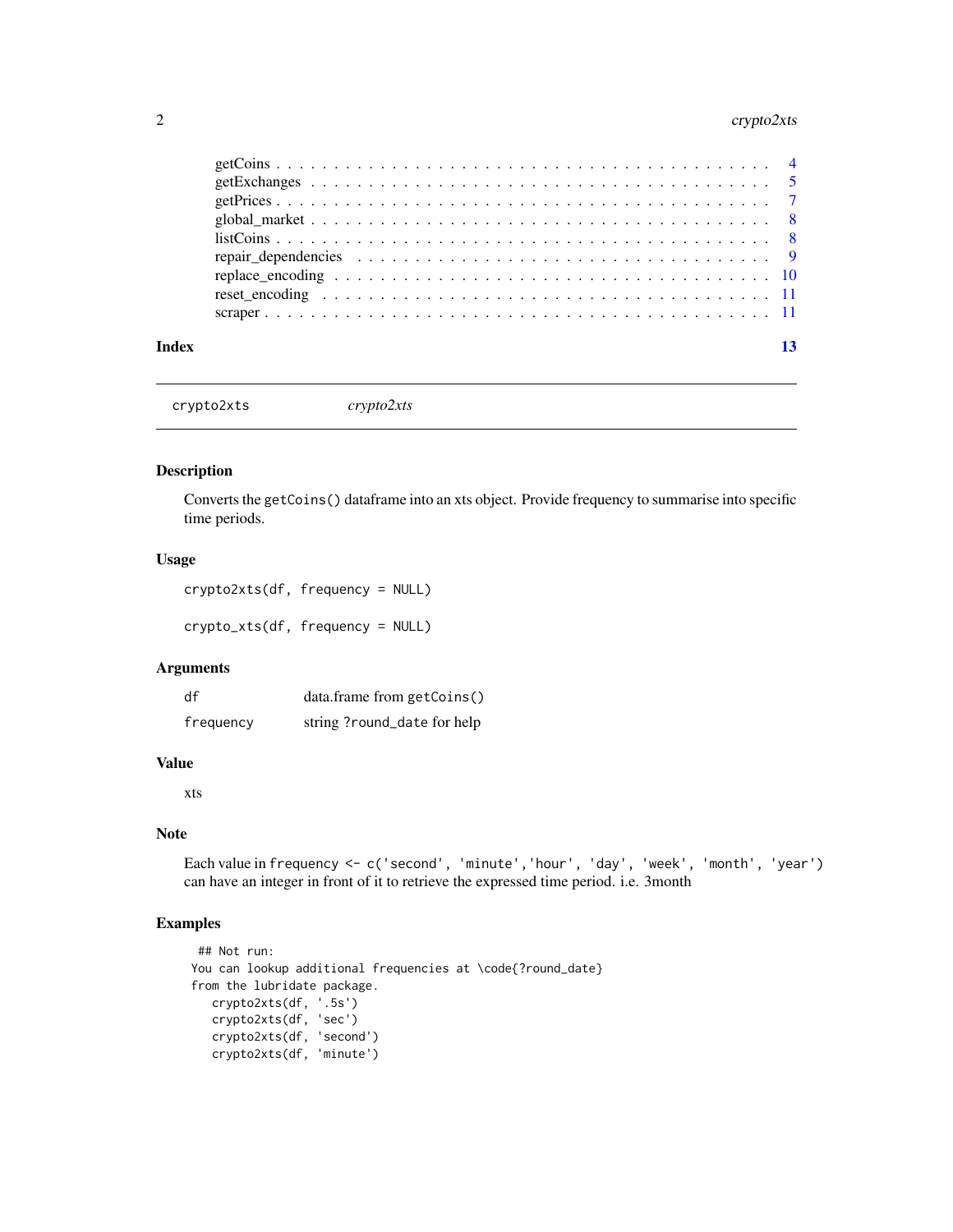#### <span id="page-2-0"></span>daily\_market 3

```
crypto2xts(df, '5 mins')
crypto2xts(df, 'hour')
crypto2xts(df, '2 hours')
crypto2xts(df, 'day')
crypto2xts(df, 'week')
crypto2xts(df, 'month')
crypto2xts(df, 'bimonth')
crypto2xts(df, '3 months')
crypto2xts(df, 'halfyear')
crypto2xts(df, 'year')
```

```
## End(Not run)
```
daily\_market *Daily cryptocurrency market data*

#### Description

Retrieve timeseries of market\_cap, price\_btc, price\_usd and volume of specified coin - perfect for charting or timeseries analysis.

#### Usage

```
daily_market(coin = NULL)
```
#### Arguments

coin Name, symbol or slug of crypto currency

#### Details

Most tokens are refreshed every 6 hours.. results may vary.

#### Value

Daily timeseries of token data in a dataframe:

| timestamp  | Timestamp (POSIXct)    |
|------------|------------------------|
| market_cap | Market Cap in USD      |
| price_btc  | Price in BTC           |
| price_usd  | Price in USD           |
| volume     | Volume traded in USD   |
| slug       | Coin URL slug (unique) |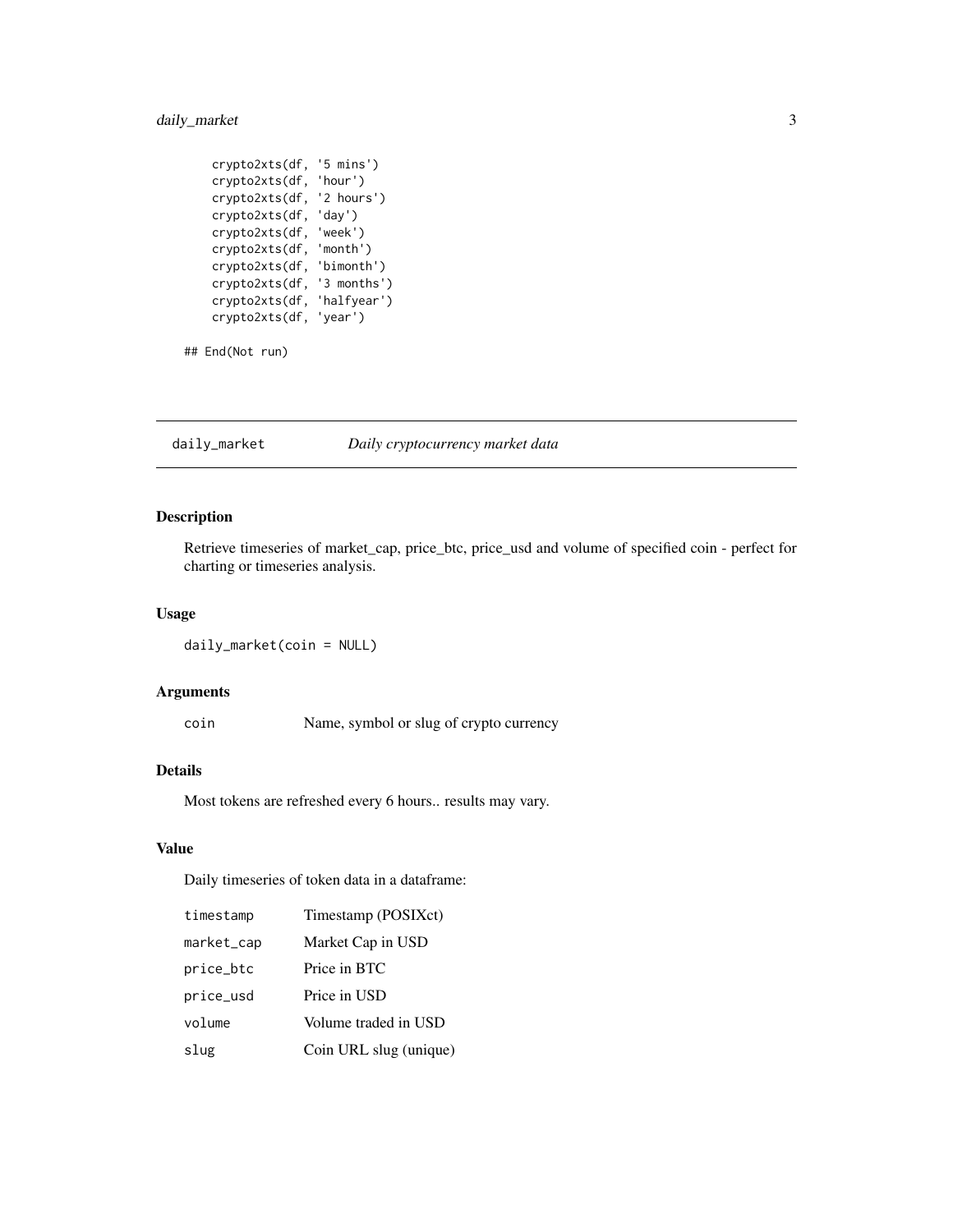#### Examples

```
## Not run:
coin <- "kin"
kin_charts <- daily_market(coin)
## End(Not run)
```
getCoins *Get historic crypto currency market data*

#### Description

Scrape the crypto currency historic market tables from CoinMarketCap <https://coinmarketcap.com> and display the results in a date frame. This can be used to conduct analysis on the crypto financial markets or to attempt to predict future market movements or trends.

#### Usage

```
getCoins(coin = NULL, limit = NULL, cpu_cores = NULL,
  start_date = NULL, end_date = NULL)
```

```
crypto_history(coin = NULL, limit = NULL, cpu_cores = NULL,
  start_date = NULL, end_date = NULL)
```
#### Arguments

| coin       | string Name, symbol or slug of crypto currency, default is all tokens |
|------------|-----------------------------------------------------------------------|
| limit      | integer Return the top n records, default is all tokens               |
| cpu_cores  | integer Uses n cores for processing, default uses all cores           |
| start_date | string Start date to retrieve data from, format 'yyyymmdd'            |
| end_date   | string End date to retrieve data from, format 'yyyymmdd'              |
| .          | No arguments, return all coins                                        |

#### Value

Crypto currency historic OHLC market data in a dataframe:

| slug    | Coin url slug |
|---------|---------------|
| symbol  | Coin symbol   |
| name    | Coin name     |
| date    | Market date   |
| ranknow | Current Rank  |
| open    | Market open   |
| high    | Market high   |
|         |               |

<span id="page-3-0"></span>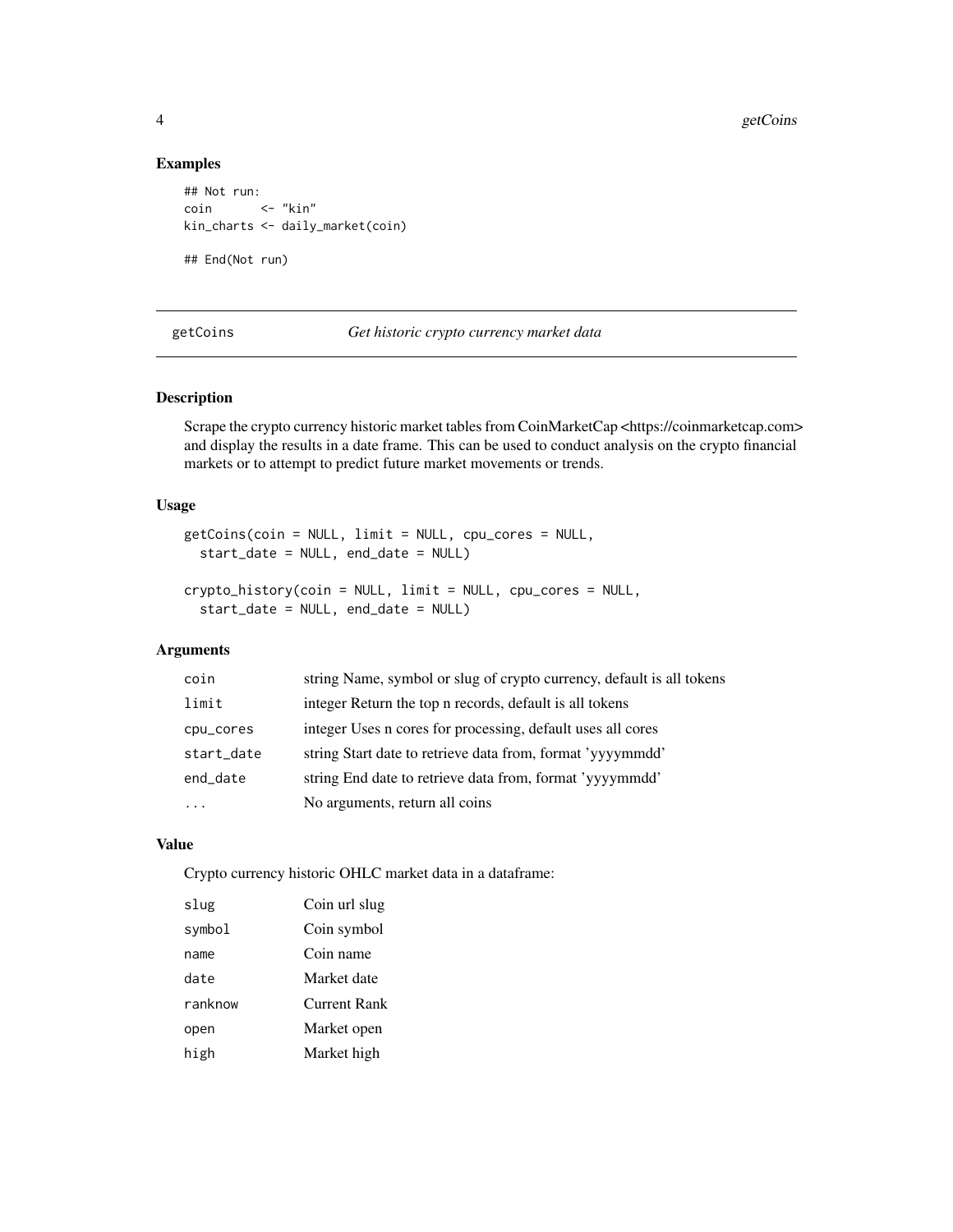#### <span id="page-4-0"></span>getExchanges 5

| low         | Market low                                                  |
|-------------|-------------------------------------------------------------|
| close       | Market close                                                |
| volume      | Volume 24 hours                                             |
| market      | USD Market cap                                              |
| close_ratio | Close rate, min-maxed with the high and low values that day |
| spread      | Volatility premium, high minus low for that day             |

This is the main function of the crypto package. If you want to retrieve ALL coins then do not pass a argument to getCoins(), or pass the coin name.

Please note that the doSNOW package is required to load the progress bar on both linux and macOS systems as the doParallel package does not support it.

#### Note

If experiencing issues, explicitly set cpu\_cores=1 to turn off parallel processing.

#### Examples

# retrieving market history for specific crypto currency

```
coin <- "kin"
kin_coins <- listCoins(coin)
## Not run:
# retrieving market history for ALL crypto currencies
all_coins <- getCoins()
# retrieving this years market history for ALL crypto currencies
all_coins <- getCoins(start_date = '20180101')
## End(Not run)
```
getExchanges *Get current crypto market exchanges*

#### **Description**

Scrape the crypto currency exchange tables from CoinMarketCap <https://coinmarketcap.com> and display the results in a date frame. This can be used to conduct analysis on the exchanges or to attempt to predict exchange arbiture.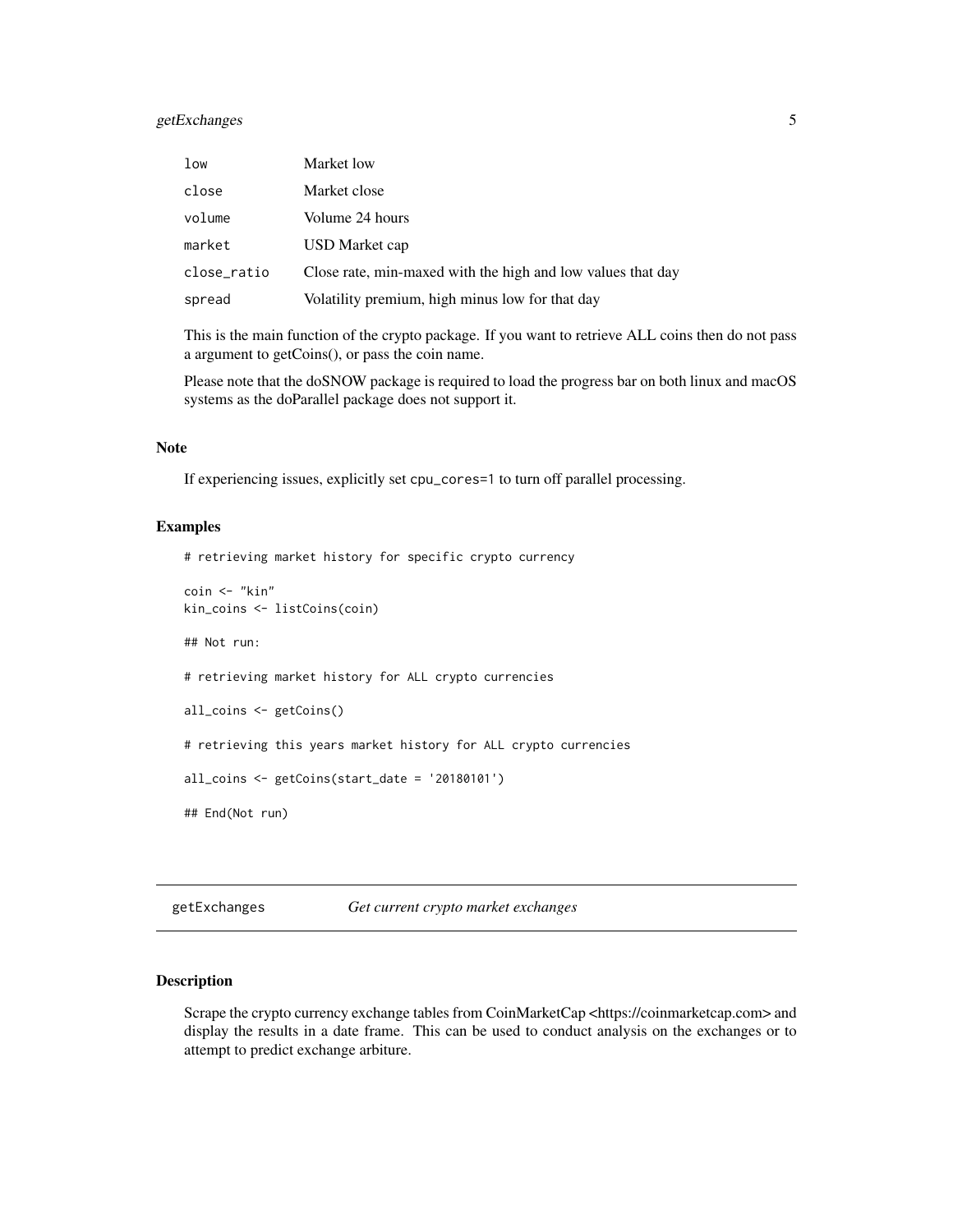#### Usage

```
getExchanges(coin = NULL, limit = NULL, cpu_cores = NULL,
  start_date = NULL, end_date = NULL)
crypto_exchanges(coin = NULL, limit = NULL, cpu_cores = NULL,
  start_date = NULL, end_date = NULL)
```
#### Arguments

| coin       | string Name, symbol or slug of crypto currency, default is all tokens |
|------------|-----------------------------------------------------------------------|
| limit      | integer Return the top n records, default is all tokens               |
| cpu_cores  | integer Uses n cores for processing, default uses all cores           |
| start_date | string Start date to retrieve data from, format 'yyyymmdd'            |
| end_date   | string End date to retrieve data from, format 'yyyymmdd'              |
| .          | No arguments, return all coins                                        |

#### Value

Crypto currency historic OHLC market data in a dataframe:

| slug            | Coin url slug                          |
|-----------------|----------------------------------------|
| symbol          | Coin symbol                            |
| name            | Coin name                              |
| trading_pair    | Coin trading pair                      |
| exchange_name   | Name of exchange                       |
| last_updated    | Exchange refresh                       |
| exchange_volume |                                        |
|                 | Exchange \$USD volume                  |
|                 | exchange_price Exchange \$USD price    |
|                 | exchange_share Percent exchange traded |
| coin_rank       | Rank of current coin                   |
| exchange_rank   | Exchange ranking for coin              |

If you want to retrieve ALL coins and their exchanges, then do not pass a argument to getExchanges(),

Please note that the doSNOW package is required to load the progress bar on both linux and macOS systems as the doParallel package does not support it.

```
## Not run:
# Retrieving exchange data for specific crypto currency
coin <- "kin"
kin_exchanges <- getExchanges(coin)
```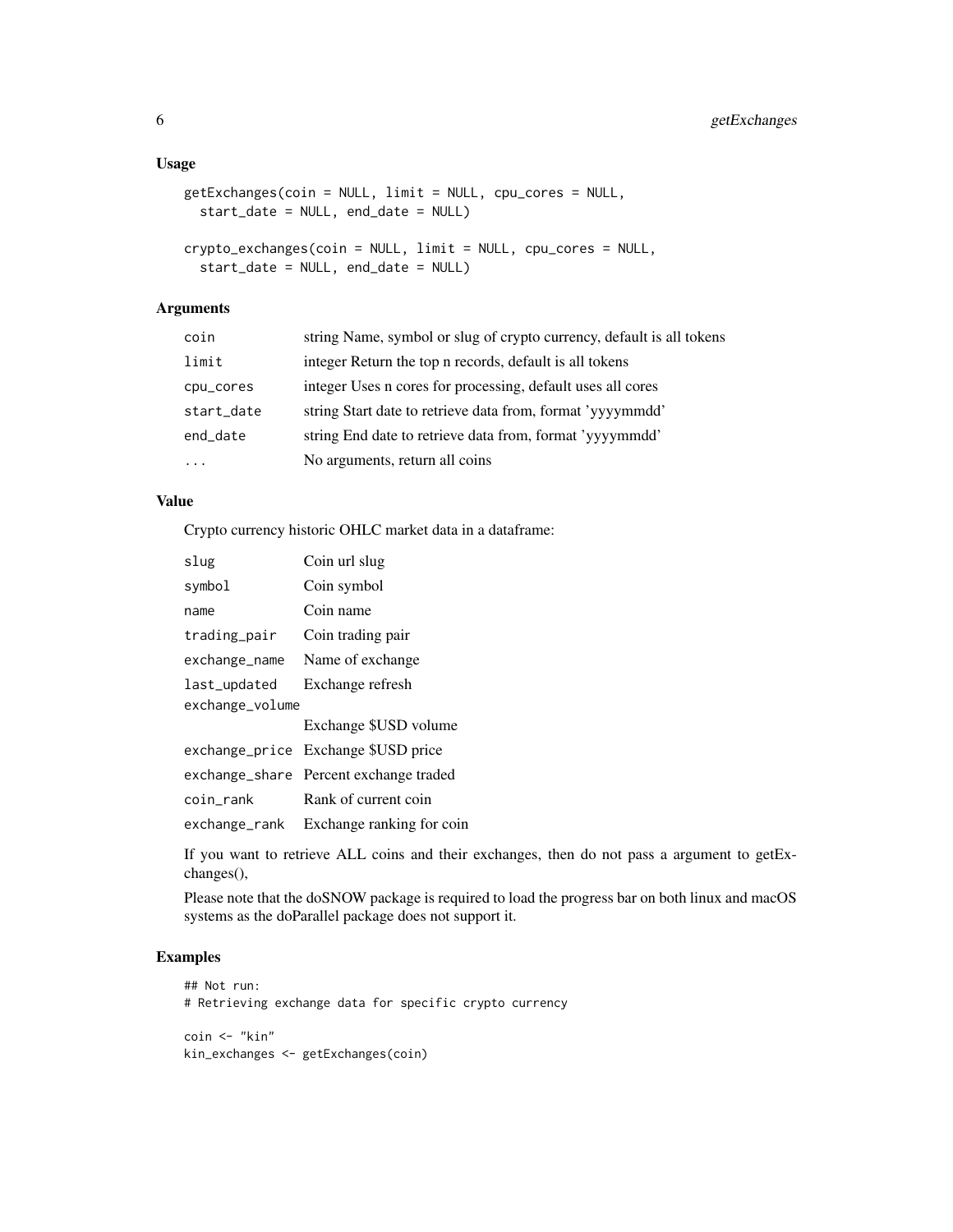#### <span id="page-6-0"></span>getPrices 7

# retrieving market history for ALL crypto currencies

all\_exchanges <- getExchanges()

## End(Not run)

getPrices *Get current crypto currency prices*

#### Description

This will retrieve the current market prices from CoinMarketCap. Data gets refreshed every 5 minutes.

#### Usage

getPrices(coin = NULL, limit = 0, currency = NULL)

crypto\_prices(coin = NULL, limit = 0, currency = NULL)

#### Arguments

| coin     | Token name, default is all, Default: NULL                                                                                                                                                                                                                                                   |
|----------|---------------------------------------------------------------------------------------------------------------------------------------------------------------------------------------------------------------------------------------------------------------------------------------------|
| limit    | Return top n coins, default is all, Default: 0                                                                                                                                                                                                                                              |
| currency | Convert into local currency. Must be one of "AUD", "BRL", "CAD", "CHF",<br>"CLP", "CNY", "CZK", "DKK", "EUR", "GBP", "HKD", "HUF", "IDR", "ILS",<br>"INR", "JPY", "KRW", "MXN", "MYR", "NOK", "NZD", "PHP", "PKR", "PLN",<br>"RUB", "SEK", "SGD", "THB", "TRY", "TWD", "ZAR", Default: NULL |

#### Details

Updated every 5 minutes

#### Value

Will provide data frame of current prices

```
{
kin_price <- getPrices("kin")
}
```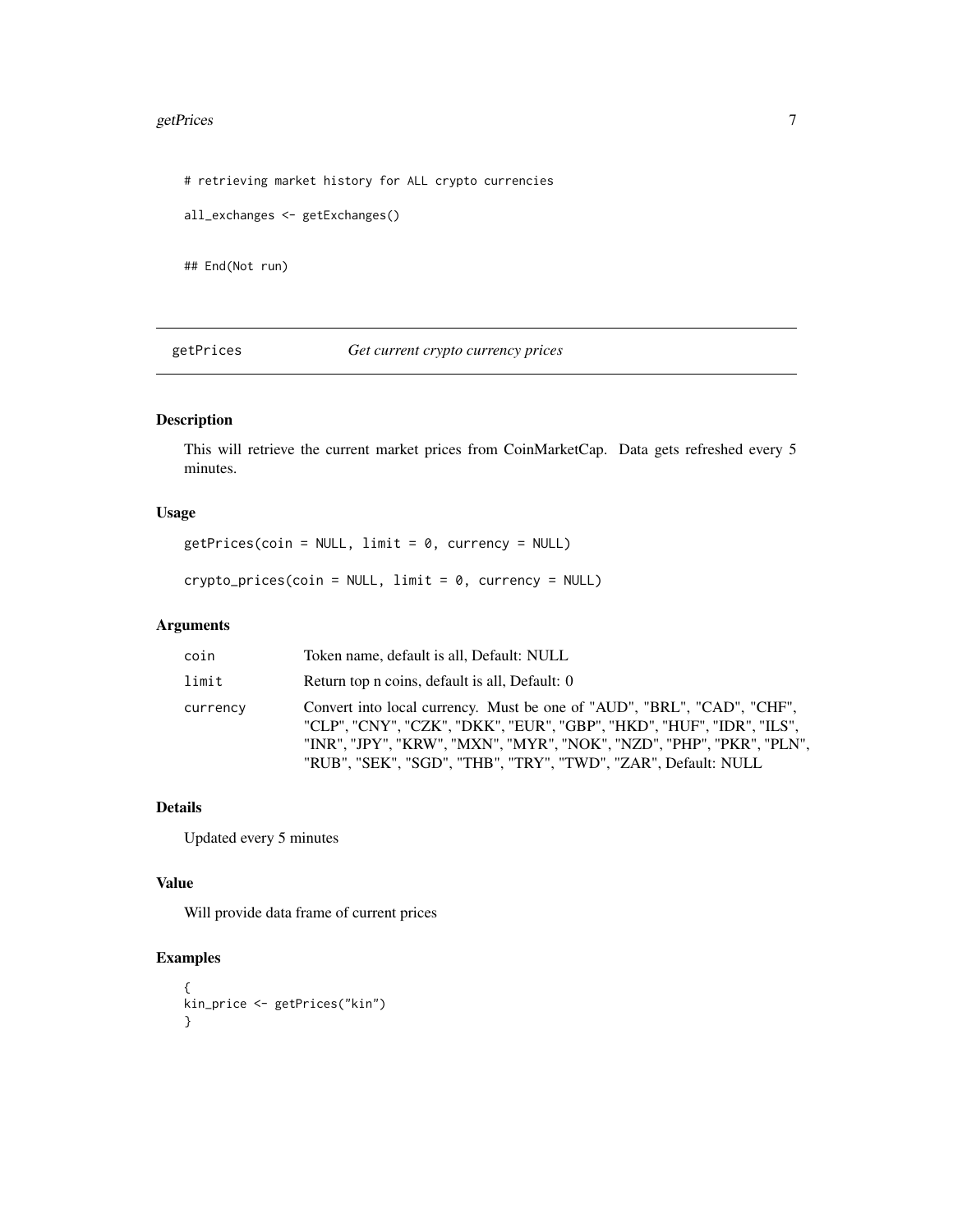<span id="page-7-0"></span>

#### Description

Retrieve daily snapshot of market\_cap and the volume traded for either total cryptocurrency market or the altcoin market only. Selecting 'total' will include bitcoin and all altcoins.

#### Usage

```
global_market(market = NULL)
```
#### Arguments

market Either 'total' or 'altcoin'

#### Value

Daily timeseries of token data in a dataframe:

| timestamp  | Timestamp (POSIXct)  |
|------------|----------------------|
| market_cap | Market Cap in USD    |
| volume     | Volume traded in USD |

#### Examples

market <- "total" global\_markets <- global\_market(market)

listCoins *Retrieves name, symbol, slug and rank for all tokens*

#### Description

List all of the crypto currencies that have existed on CoinMarketCap and use this to populate the URL base for scraping historical market data. It retrieves name, slug, symbol and rank of crypto currencies from CoinMarketCap and creates URLS for scraper() to use.

#### Usage

```
listCoins(coin = NULL, start_date = NULL, end_date = NULL)
crypto_list(coin = NULL, start_date = NULL, end_date = NULL)
```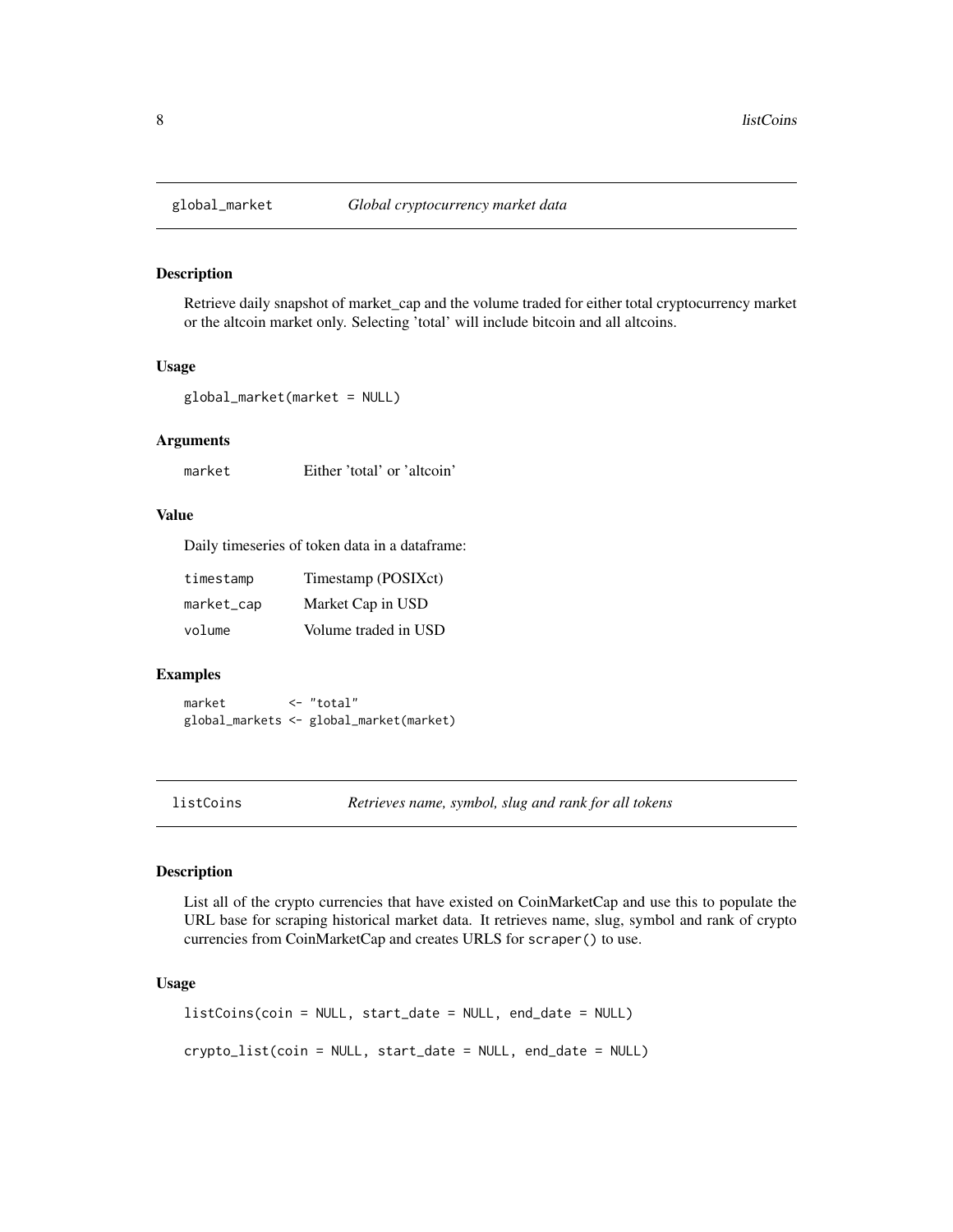#### <span id="page-8-0"></span>Arguments

| coin       | Name, symbol or slug of crypto currency           |
|------------|---------------------------------------------------|
| start_date | Start date to retrieve data from, format yyyymmdd |
| end date   | Start date to retrieve data from, format yyyymmdd |
|            | No arguments, return all coins                    |

### Value

Crypto currency historic OHLC market data in a dataframe:

| symbol          | Coin symbol (not-unique)                   |
|-----------------|--------------------------------------------|
| name            | Coin name                                  |
| slug            | Coin URL slug (unique)                     |
| rank            | Current rank by market cap                 |
| $exchange\_url$ | Exchange market tables urls for scraping   |
| history_url     | Historical market tables urls for scraping |
|                 |                                            |

Required dependency that is used in function call getCoins().

#### Examples

```
# return specific coin
coin <- "kin"
coins <- listCoins(coin)
## Not run:
# return all coins
coin_list <- listCoins()
## End(Not run)
```
repair\_dependencies *Installs all dependant packages*

#### Description

Helper function to install dependencies

#### Usage

repair\_dependencies()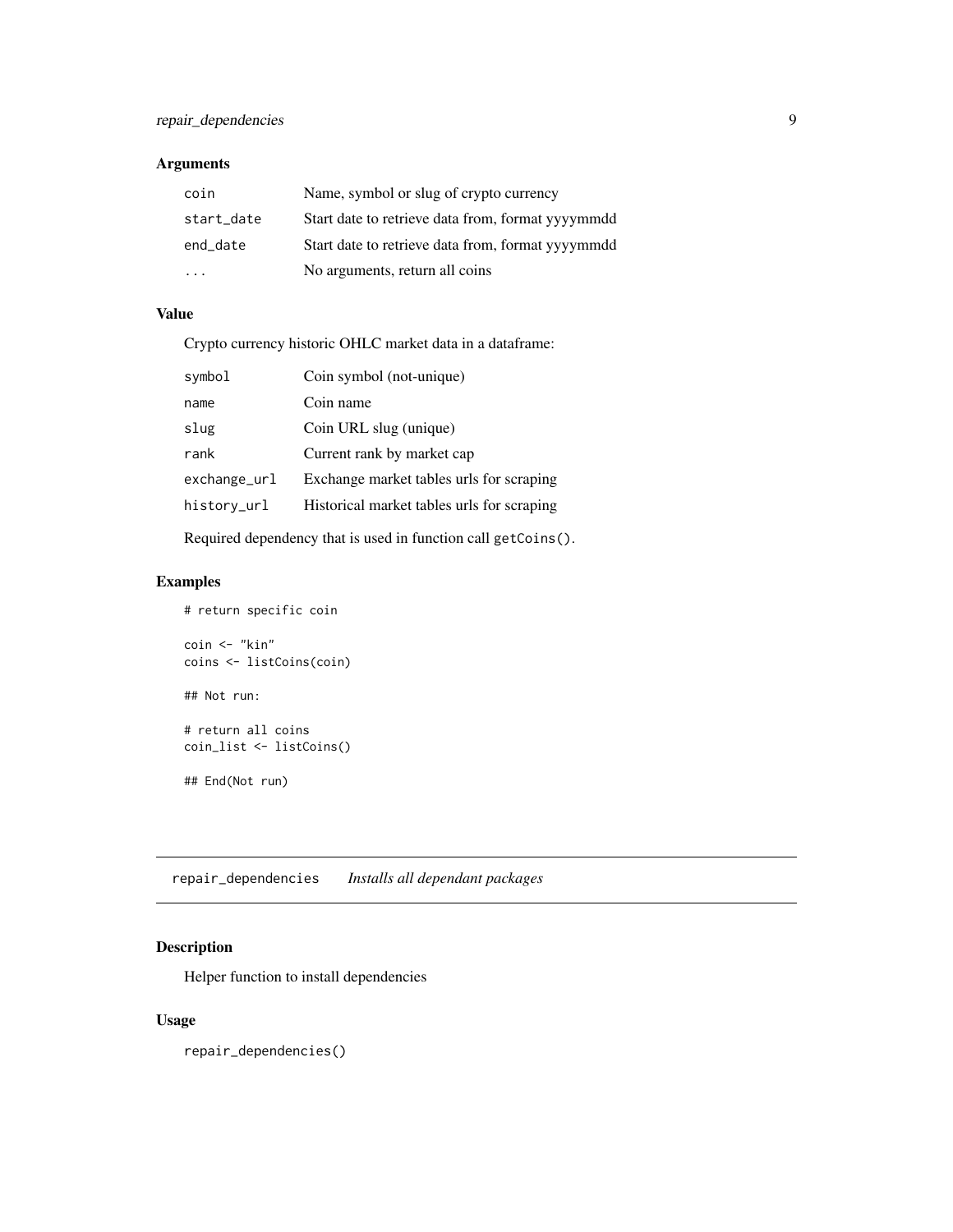#### Value

dependant packages

#### Examples

## Not run: # Fix dependency issues by reinstalling all fix\_crypto <- repair\_dependencies()

## End(Not run)

replace\_encoding *Check locale encoding*

#### Description

Helper function to ensure encoding is UTF-8

#### Usage

```
replace_encoding(sys_locale)
```
#### Arguments

sys\_locale string system locale

#### Value

Sets system variable to UTF-8

```
sys_locale <- Sys.getlocale(category = "LC_TIME")
replace_encoding(sys_locale)
```
<span id="page-9-0"></span>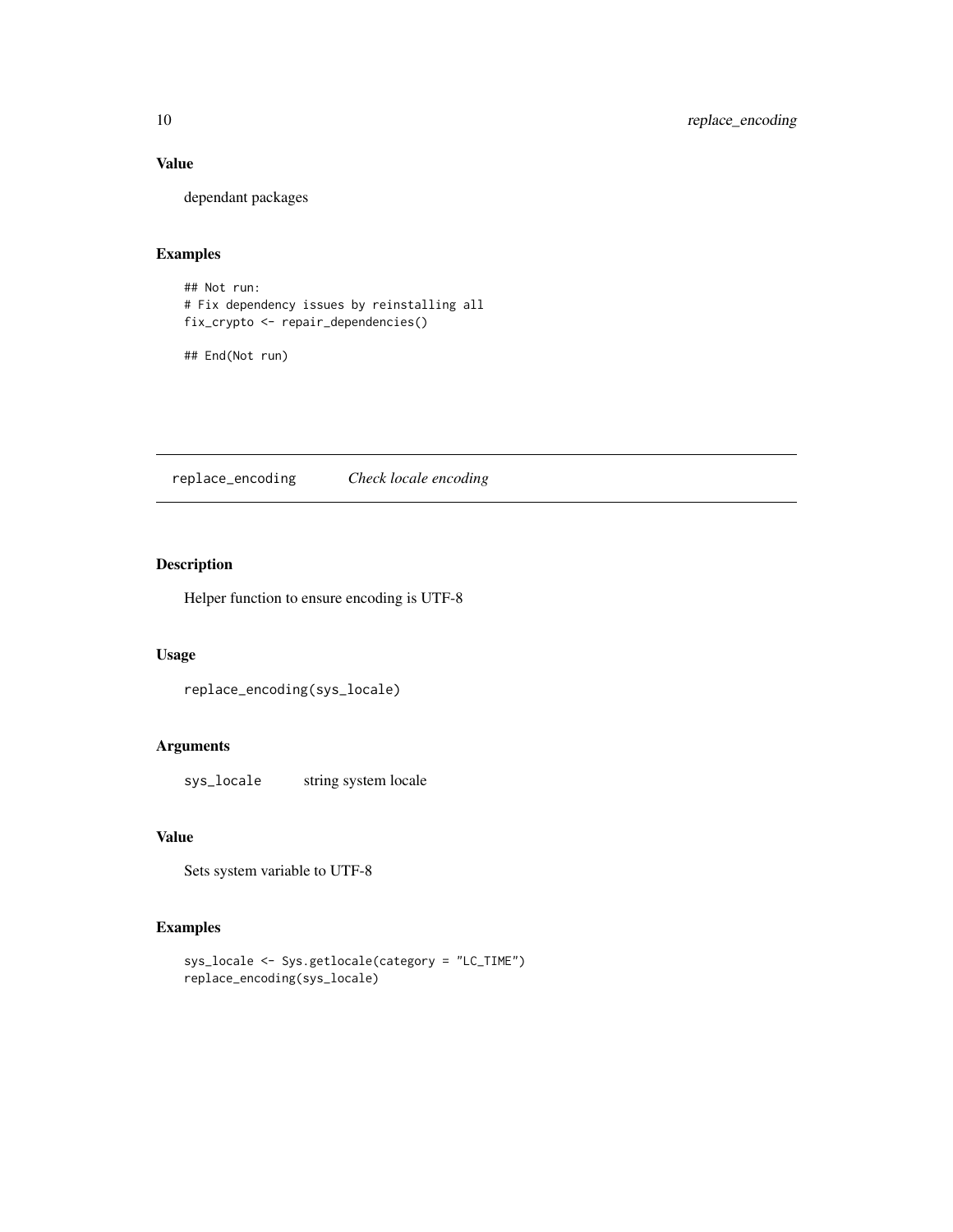<span id="page-10-0"></span>reset\_encoding *Reset locale encoding*

#### Description

Helper function to reset encoding from UTF-8 back to R sessions original locale value.

#### Usage

```
reset_encoding(sys_locale)
```
#### Arguments

sys\_locale string Original system locale

#### Value

Sets locale back to original value

#### Examples

```
sys_locale <- Sys.getlocale(category = "LC_TIME")
reset_encoding(sys_locale)
```
scraper *Historical table scraper*

#### Description

This web scrapes the historic price tables from CoinMarketCap and provides back a dataframe for the coin provided as an input. This function is a dependency of getCoins and is used as part of a loop to retrieve all crypto currencies.

#### Usage

scraper(attributes, slug)

#### Arguments

| attributes | URL generated from listCoins()         |
|------------|----------------------------------------|
| slug       | Unique identifier required for merging |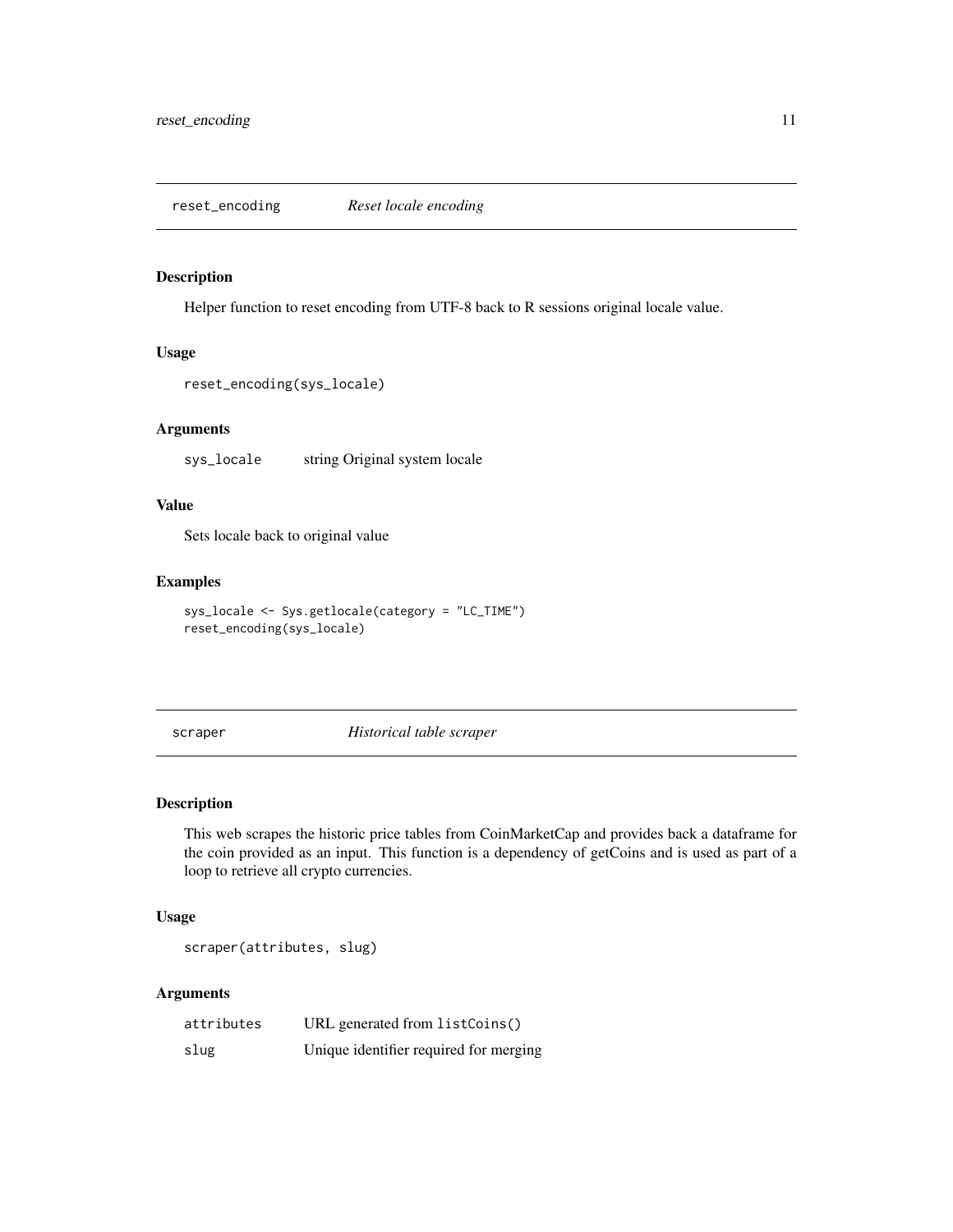12 scraper

#### Value

Raw OHLC market data in a dataframe:

| slug            | Coin url slug   |
|-----------------|-----------------|
| symbol          | Coin symbol     |
| name            | Coin name       |
| date            | Market date     |
| open            | Market open     |
| high            | Market high     |
| 1 <sub>ow</sub> | Market low      |
| close           | Market close    |
| volume          | Volume 24 hours |
| market          | USD Market cap  |

This function is not to be called individually by a user but is to be consumed as part of the getCoins.

#### Examples

```
## Not run:
# Only to be executed by getCoins
scraper(attributes)
```
## End(Not run)